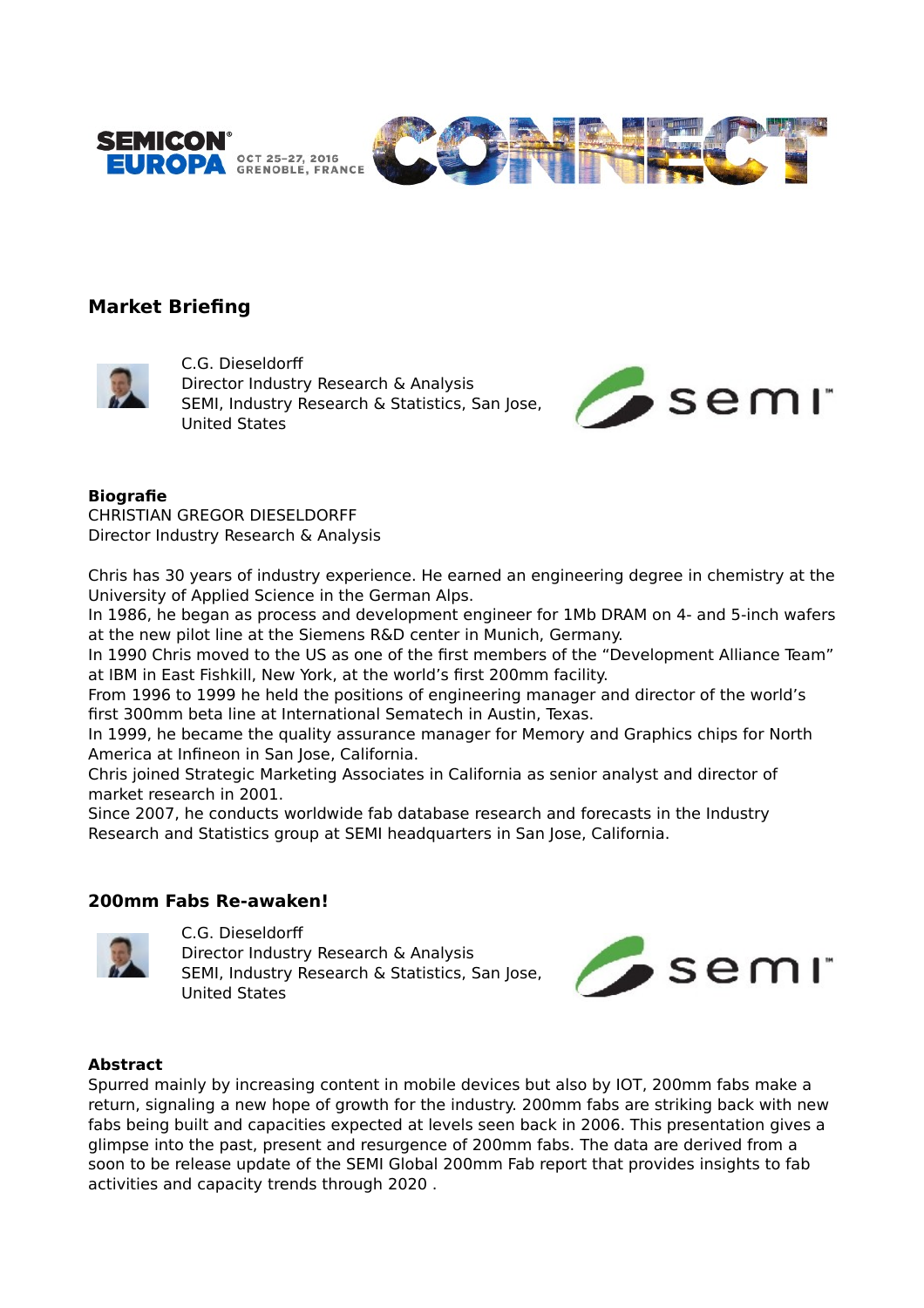## **Biografie**

CHRISTIAN GREGOR DIESELDORFF Director Industry Research & Analysis

Chris has 30 years of industry experience. He earned an engineering degree in chemistry at the University of Applied Science in the German Alps.

In 1986, he began as process and development engineer for 1Mb DRAM on 4- and 5-inch wafers at the new pilot line at the Siemens R&D center in Munich, Germany.

In 1990 Chris moved to the US as one of the first members of the "Development Alliance Team" at IBM in East Fishkill, New York, at the world's first 200mm facility.

From 1996 to 1999 he held the positions of engineering manager and director of the world's first 300mm beta line at International Sematech in Austin, Texas.

In 1999, he became the quality assurance manager for Memory and Graphics chips for North America at Infineon in San Jose, California.

Chris joined Strategic Marketing Associates in California as senior analyst and director of industry research in 2001.

Since 2007, he conducts worldwide fab database research and forecasts in the Industry Research and Statistics group at SEMI headquarters in San Jose, California.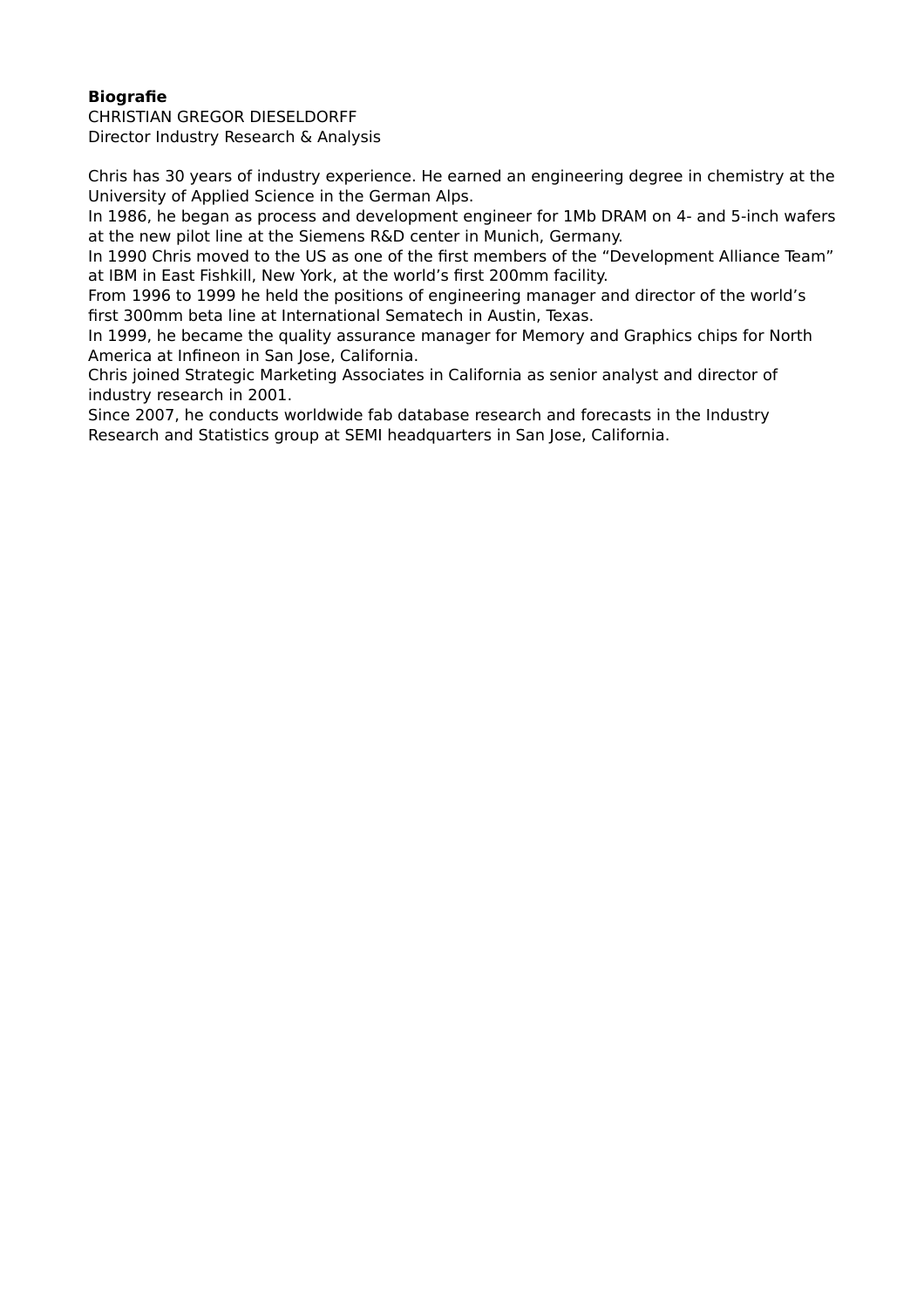# **Advanced Packaging: Even Moore than you expect!**



T. Buisson Business Unit Manager, Advanced Packaging & Manufacturing Yole Developpement, Villeurbanne, France



### **Abstract**

A market and technology briefing on advanced packaging industry to understand related challenges, evolutions, trends, etc.

This market briefing will provide market metrics and forecasted trends for Advanced Packaging and evaluate their impact on the supply-chain and technologies. Also, Yole Développement's Advanced Packaging team will present the findings from its most recent analyses. Afterwards, all attendees are welcome to participate in a Q&As session, during which we'll compare and contrast diferent points-of-view and visions.

For more information, please contact Camille Veyrier (veyrier@yole.fr).

### **Biografie**

Thibault Buisson is the Business Unit Manager of the Advanced Packaging & Semiconductor Manufacturing activities at Yole Développement, the "More than Moore" market research and strategy consulting company.

Thibault graduated from Grenoble Institute of Technology (INP) with a Master's degree of Research in Micro and Nano electronics and from Polytech Grenoble with an engineering degree in Material Sciences. He then joined NXP Semiconductors as an R&D process engineer in the thermal treatment area to develop CMOS technology devices from the 65 to 45nm nodes. Afterwards, he joined IMEC Leuven and worked for over 5 years as a process integration engineer in the field of 3D technology. He has authored or co-authored fifteen international publications in the semiconductor field and has spoken at several conferences and symposiums, including keynotes, related to Advanced Packaging.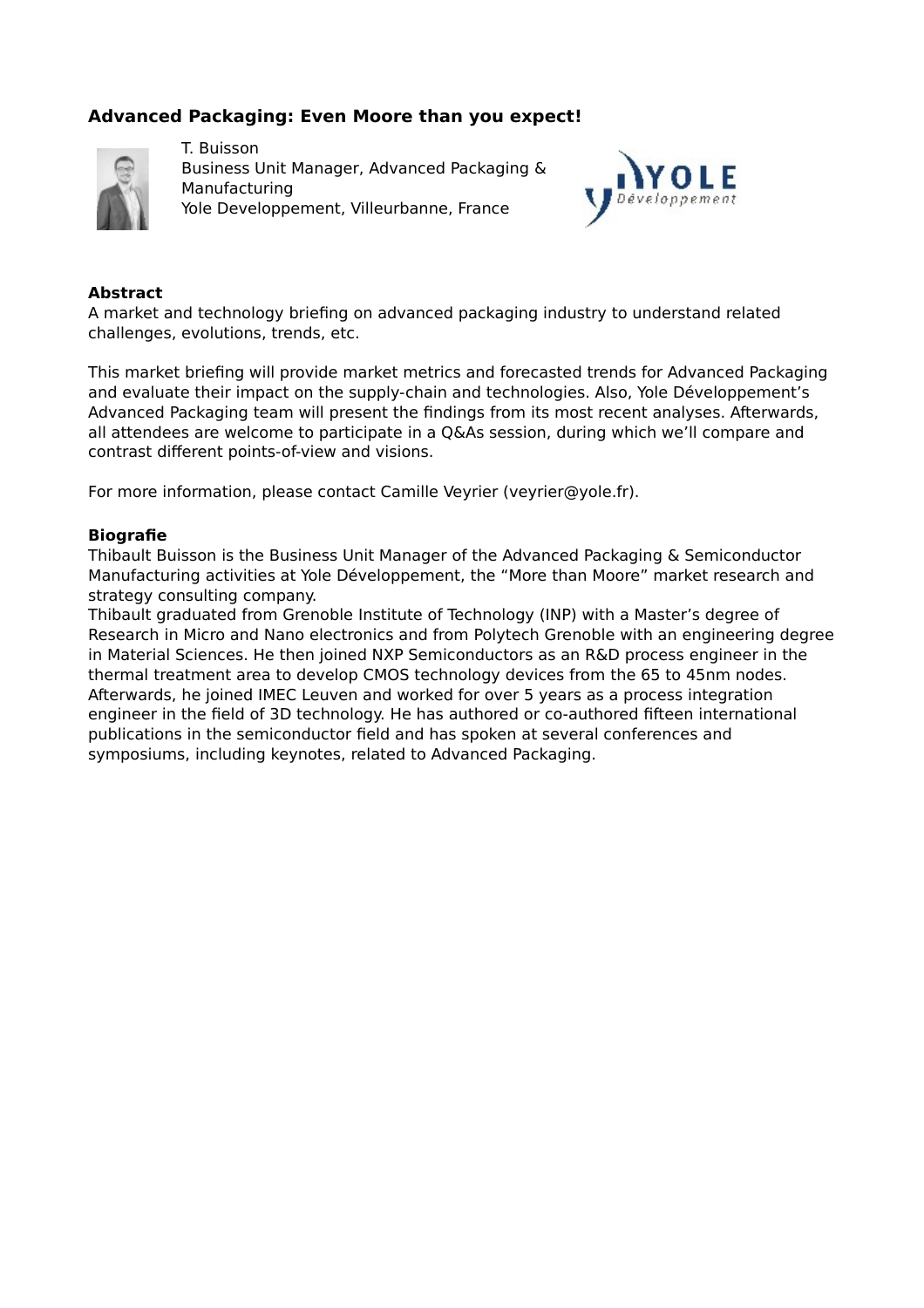# **Semi Market & Materials Trends for the Millenial Era**



L. Shon-Roy President / CEO TECHCET, Rancho Santa Fe, San Diego county, United States



### **Abstract**

Electronic end use devices and applications drive the consumption of semiconductor devices and the market for process materials. If there is no Killer-app out there, then what is going to drive the semiconductor industry over the next 5-10 years? And what materials will be needed to support those devices? TECHCET will present global and local trends driving the overall semiconductor market and focus-in on those materials that are growing at a higher than average rate, in addition to new materials required to support future devices.

#### **Biografie**

Lita Shon-Roy, President/CEO of TECHCET, has worked in the electronics materials industry in business development and technical marketing for more than 30 years. Her work experience spans from business development, marketing and sales of semiconductor devices, equipment and materials, to process development of flat panel displays (TFTs). She has developed new business opportunities for companies such as RASIRC/Matheson Gases and IPEC/Speedfam and helped establish marketing and sales proficiency in companies such as Air Products/Schumacher, Brooktree/Rockwell, and IPEC/Speedfam. Lita facilitated the transition of the Critical Materials Council from SEMATECH to TECHCET's business in January 2016 and continues to build upon the organization by inviting additional fab members to the CMC. She has authored and co-authored various articles and texts focused on the semiconductor materials markets, industry forecasting, and the world economy and is a recognized expert in electronic materials marketing and business development. Lita holds a Master's Degree in Electrical Engineering, with a specialty in Solid State Physics from USC and a Bachelor's Degree in Chemical Engineering from UCSD. She is currently completing her MBA at California State University, Dominguez Hills.